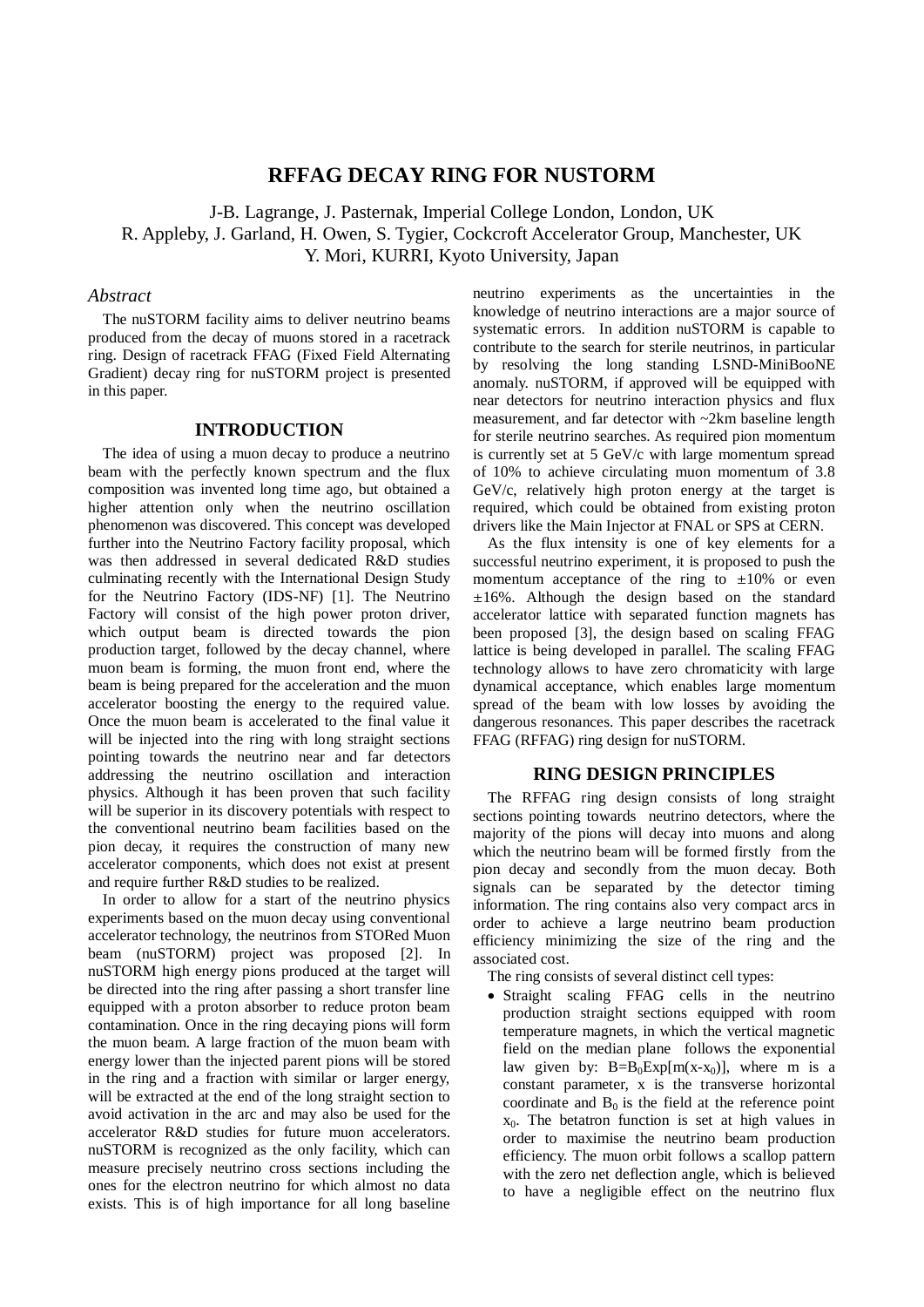generation. The dispersion is kept at low values to obtain high muon storage efficiency.

- The matching cells based on straight FFAG room temperature magnets performing the betatron matching between the production straights and the arcs.
- Regular scaling FFAG arc cells equipped with the superconducting combined function FFAG-type magnets, in which the vertical magnetic field on the median plane follows the well know scaling FFAG law:  $B = B_0(R/R_0)^k$ , where k is the so called field index, R is the radius and  $B_0$  is the field at the reference radius  $R_0$ .
- The matching cells based on scaling FFAG superconducting magnets to perform the dispersion matching between the arc and the production straight. It is also the place where the injection will be performed, as the orbit separation between the incoming  $5 \text{GeV/c}$   $\pm 10\%$  momentum spread pions and circulating muons with  $3.8 \text{GeV/c}$   $\pm 16\%$ momentum spread will be sufficient to allow for placement of a septum magnet.

The principle parameters of the ring are summarized in the Table 1. The betaron functions, dispersion function and the magnetic field seen by the muon circulating with maximum momentum are shown in Fig, 1, 2 and 3, respectively.

Table 1: The principle parameters of the design of the racetrack FFAG ring for nuSTORM

| <b>Parameter</b>                                     | Value                |
|------------------------------------------------------|----------------------|
| Total circumference                                  | 500m                 |
| Length of the single straight section                | 175m                 |
| Straight section to the total<br>circumference ratio | 35%                  |
| Max scallop angle in the straight<br>section         | 12mrad               |
| Number of cells in the ring:                         |                      |
| Regular straight cells                               | 66                   |
| Straight matching cells                              | 4                    |
| Arc matching cells                                   | 8                    |
| Regular arc cells                                    | 8                    |
| m-value in the straight FFAG cells                   | $5.5 \text{ m}^{-1}$ |
| Magnet packing factor in the<br>production straight  | 0.16                 |
| Dispersion in the production<br>straight             | 0.18m                |
| $R_0$ in the regular arc cells                       | 17.6m                |
| k in the regular arc cells                           | 6.043                |

| Magnet packing factor in the<br>regular arc cells  | 0.92         |
|----------------------------------------------------|--------------|
| Dispersion in regular arc cells                    | 2.5m         |
| $R_0$ in the matching arc cells                    | 36.2m        |
| k in the matching arc cells                        | 25.929       |
| Magnet packing factor in the<br>matching arc cells | 0.57         |
| Ring tune $(H, V)$                                 | (7.07, 4.15) |



Figure 1: Horizonatl (red line) and vertical (pink one) betatron fuctions in the half of nuSTORM RFFAG ring .



Figure 2: Dispersion fuctions in the half of nuSTORM RFFAG ring.



Figure 3: Vertical magnetic field on the median plane for the max momentum muon in the nuSTORM RFFAG ring.